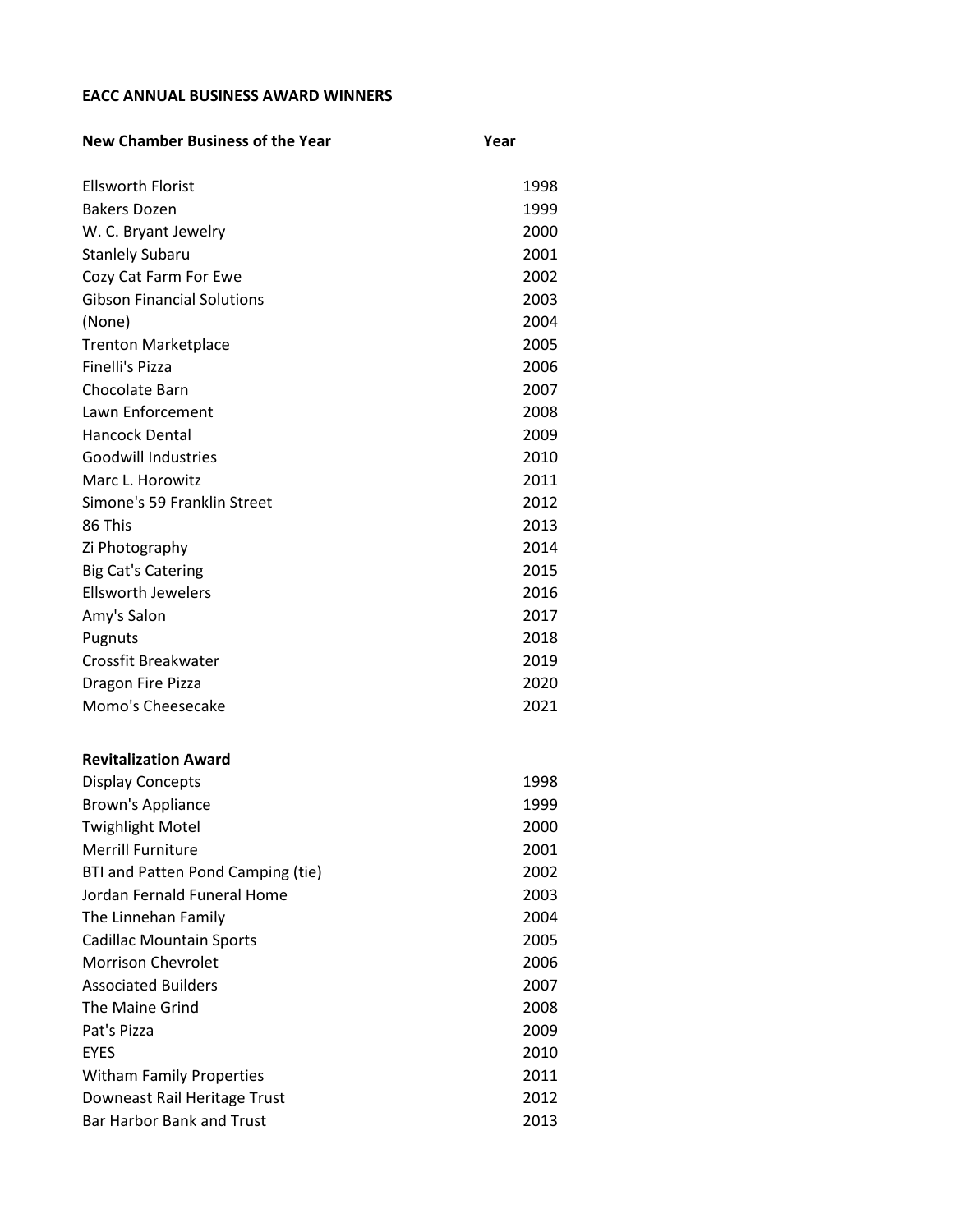| Shin Bashi                                  | 2014         |  |
|---------------------------------------------|--------------|--|
| <b>Moore Community Center</b>               | 2015         |  |
| Glidden Auto Body                           | 2016         |  |
| Airline Brewery                             | 2017         |  |
| <b>Umaine Cooperative Extension</b>         | 2018         |  |
| Josie's Country Store                       | 2019         |  |
| <b>Dunbars Store</b>                        | 2020         |  |
| Margaritas restaurant                       | 2021         |  |
| <b>Customer Service Award</b>               |              |  |
| <b>Wallace Tent and Party Rentals</b>       | 2013         |  |
| <b>Friends and Family Market</b>            | 2014         |  |
| Pat's Pizza                                 | 2015         |  |
| Sew N Save                                  | 2016         |  |
| Sylvia's Café                               | 2017         |  |
| Beth C. Wright Center                       | 2018         |  |
| Shirley's Yarns and Crafts                  | 2019         |  |
| <b>Ellsworth Jewelers</b>                   | 2020         |  |
| <b>Bud Connection</b>                       | 2021         |  |
| <b>Director's Award</b>                     | Year         |  |
| Court House Gallery Fine Art                | 2007         |  |
| Leo and Son (Shap and Lois)                 | 2008         |  |
| Superior Docks Dunham Brook Commerical Park | 2009         |  |
| <b>Great Maine Lumberjack Show</b>          | 2010         |  |
| <b>Woodlawn Museum</b>                      | 2011         |  |
| <b>Atlantic Brewing Company</b>             | 2012         |  |
| Wallace Tent (Customer Service Award)       | 2013         |  |
| Northern Light Maine Coast                  | 2021         |  |
| <b>Small Business of the Year</b>           | Discontinued |  |
| <b>Acoustic Energy</b>                      | 1998         |  |
| Larry's Pastry                              | 1999         |  |
| Riverside Café                              | 2000         |  |
| Willey's                                    | 2001         |  |
| <b>U Maine Ellsworth</b>                    | 2001         |  |
| <b>Treasure Island</b>                      | 2003         |  |
| Jordan Snack Bar                            | 2004         |  |
| Large Business of the Year                  | Discontinued |  |
| Shop N Save                                 | 2001         |  |
| <b>First National Bank</b>                  | 2002         |  |
| <b>Machias Savings Bank</b>                 | 2003         |  |
| Wal Mart                                    | 2004         |  |
| <b>Child and Family Opportunities</b>       | 2004         |  |
| Downeast YMCA                               | 2005         |  |